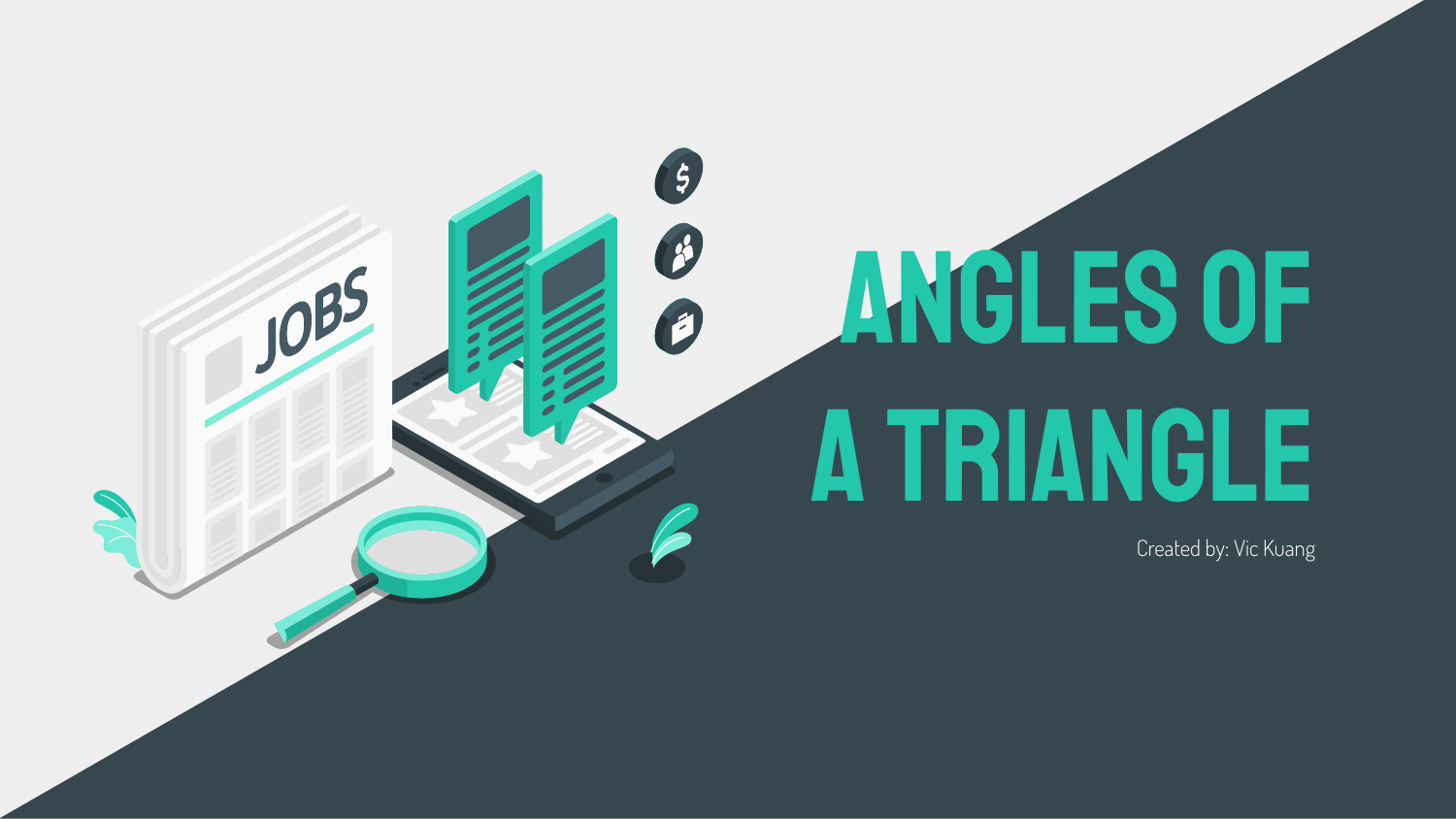## WHAT ARE THE ANGLES OF A TRIANGLE?

The angles of a triangle are called interior angles. The interior angles always add up to **180 degrees**.

For example:



**Note: A triangle always adds up to 180˚**

> As you can see, the interior angles add up to 180 degrees, so this is a triangle.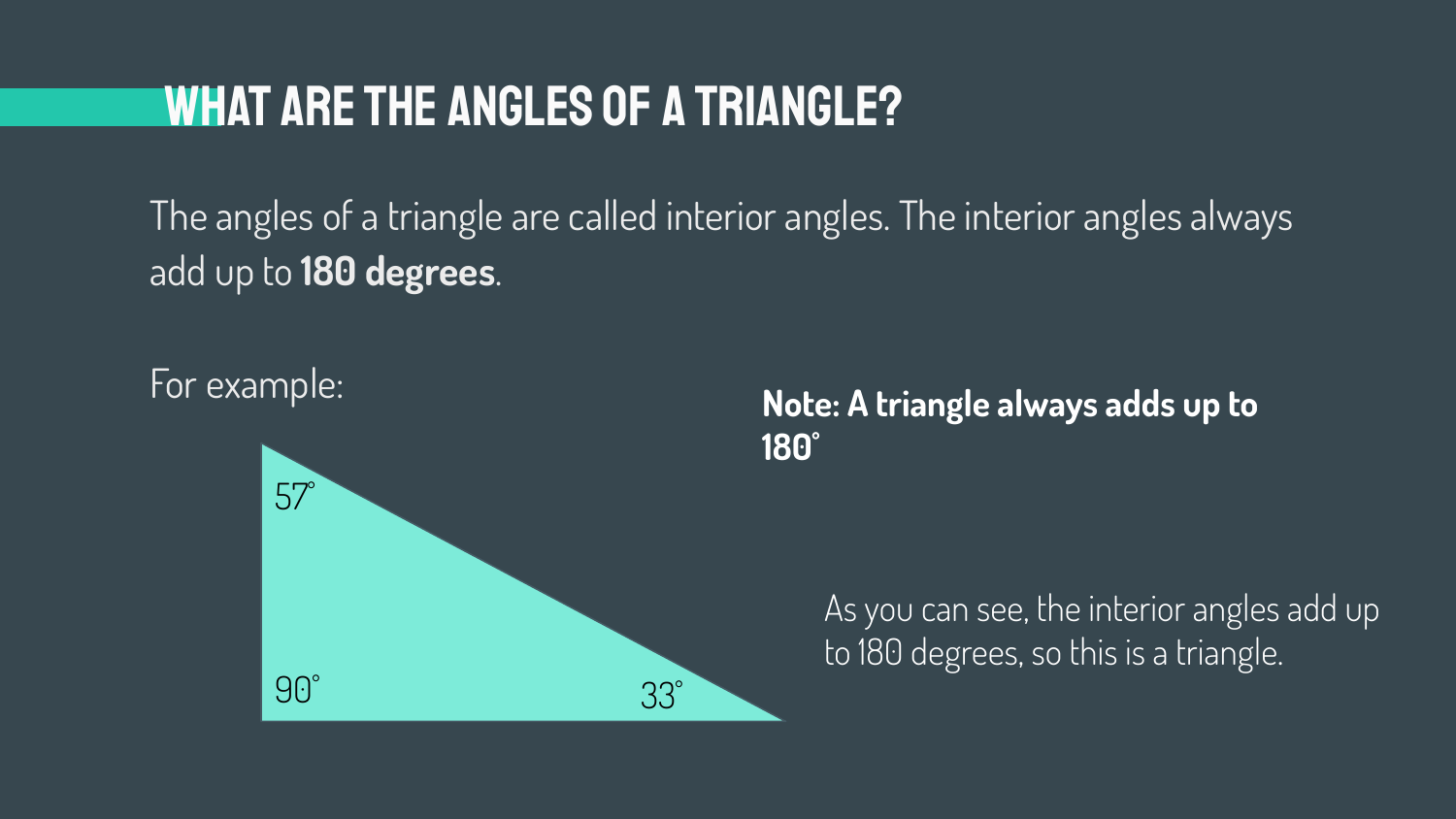## Angles of a Triangle Question

Find the measure or angle x

x

72˚ 72˚

Since this is a triangle, we know that all the angles should add up to 180 degrees. 2) To find the measure of angle x, we would need to set up an equation. 3) 180- 72- 72 = 36 4) The measure of angle x is 36 degrees.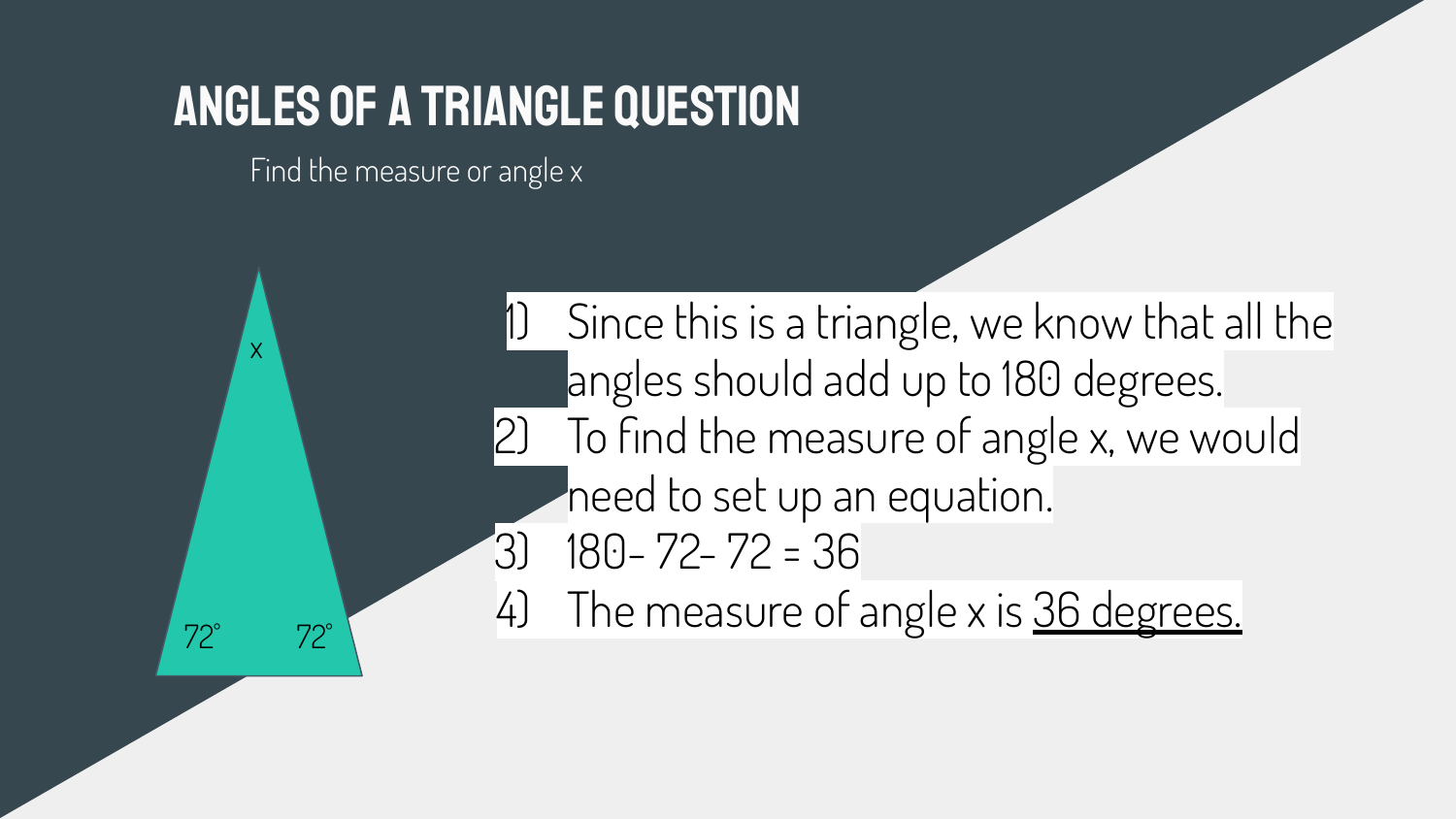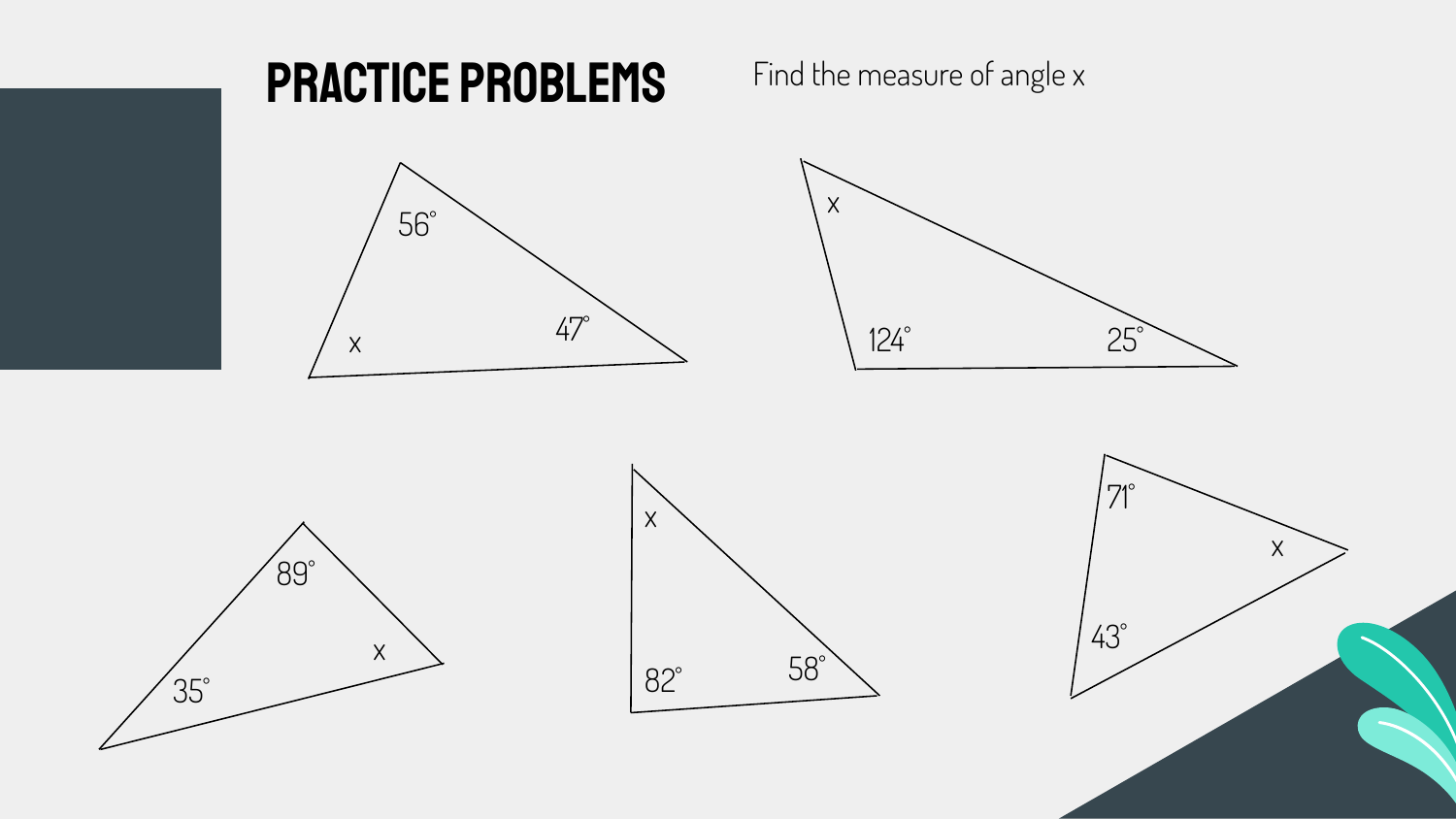